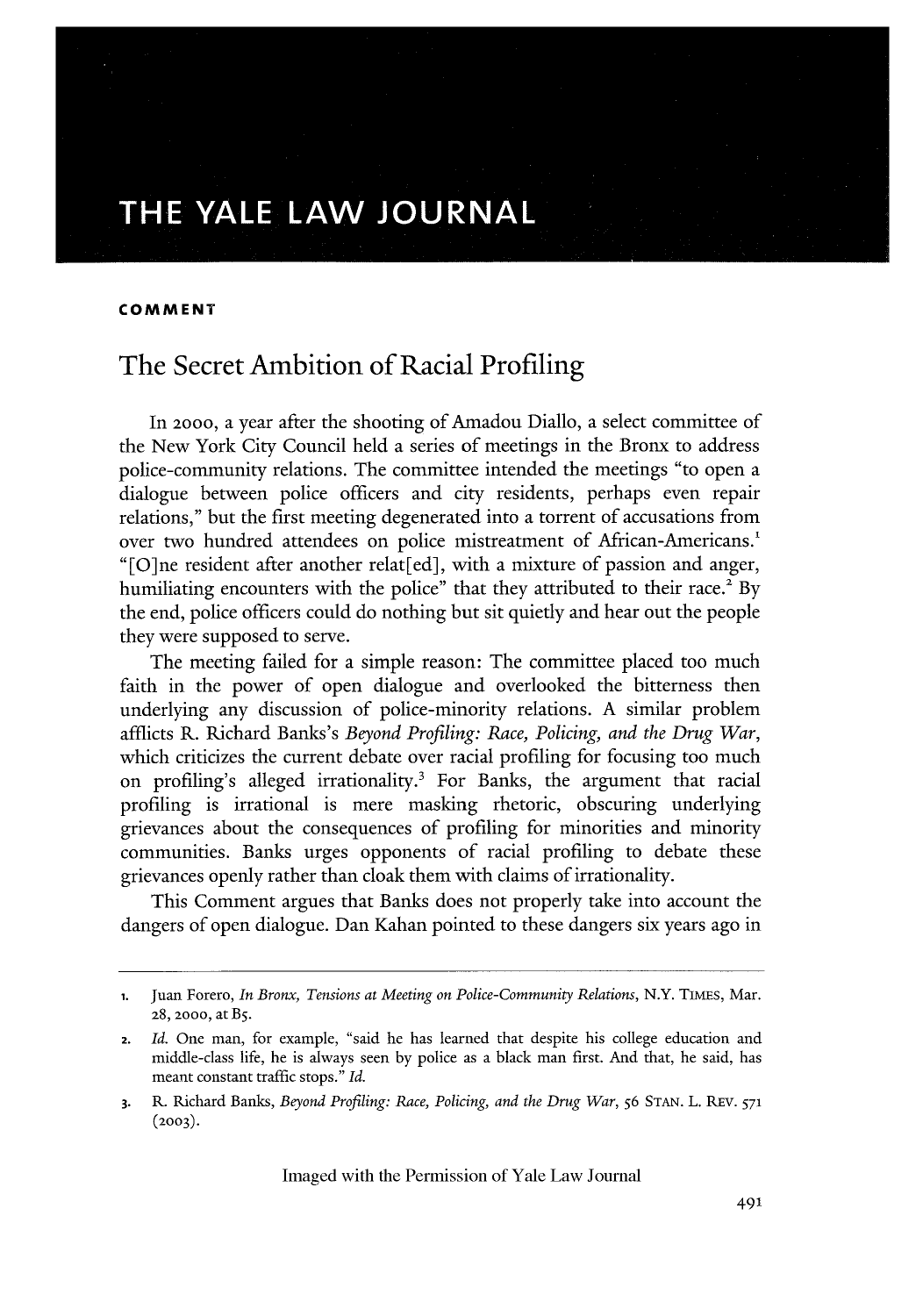*The Secret Ambition of Deterrence,4* which argued that masking rhetoric is sometimes necessary to avoid conflicts over controversial topics. After providing background on the two articles, I argue that the debates Banks wants us to have about racial profiling are prone to the types of value conflicts that Kahan identified in *Secret Ambition.* I conclude that progress is possible if we forego Banks's contentious debates: The current rhetoric on racial profiling, despite its many weaknesses, enables us to make limited but important reforms.

### **I. BANKS'S CRITIQUE**

Racial profiling occurs when law enforcement interprets race as "a mark of increased risk of criminality."<sup>5</sup> Most racial profiling today is conducted by individual officers engaged in street-level policing; it is not generally a practice authorized by state statutes, local ordinances, or even police manuals or guidelines.<sup>6</sup>

By most accounts, the public campaign against racial profiling has been a great success.7 Banks attributes this success in large part to the popular appeal of an argument he dubs the "irrationality claim": "the empirical [argument] that racial profiling is unjustified because blacks and Latinos are no more likely than whites to commit drug crimes."8 This empirical argument also supports the related claim that racial profiling "is *not,* in fact, a sensible crime fighting tool."9 For Banks, however, the irrationality claim fails to live up to its reputation, for both empirical and explanatory reasons. First, it ignores growing evidence of a racial gap in crime rates." Second, the irrationality claim

- **8.** Banks, *supra* note 3, at 577.
- **9.** David A. Harris, *Racial Profiling Redux,* 22 **ST.** Louis **U. PUB.** L. REV. **73,82 (2003).**
- **1o.** *See* Kennedy, *supra* note 5, at 145 ("It does no good to pretend that blacks and whites are similarly situated with respect to either rates of perpetration or rates of victimization. They are not. A dramatic crime gap separates them.").

**<sup>4.</sup>** Dan M. Kahan, *The Secret Ambition of Deterrence,* **113** HARv. L. REv. **413 (1999).**

**<sup>5.</sup>** RANDALL **KENNEDY,** RACE, CRIME, **AND** THE LAW **136 (1997).**

**<sup>6.</sup>** *See, e.g.,* Jeffrey Goldberg, *The Color of Suspicion,* N.Y. TIMES, June 20, **1999,** *§* 6 (Magazine), at **S1** (stating that local police officers believe that racial profiling is both necessary and useful).

**<sup>7.</sup>** *See, e.g., Banks, supra* note 3, at *573* (describing "[t]he extraordinary success of the campaign" against racial profiling); Samuel R. Gross & Debra Livingston, *Racial Profiling Under Attack,* **102 COLUM.** L. REV. **1413, 1413** (2002) (describing a national "consensus" on racial profiling); David Rudovsky, *Law Enforcement by Stereotypes and Serendipity: Racial Profiling and Stops and Searches Without Cause,* 3 **U.** PA. J. **CONST. L. 296,** 363 **(2001)** (describing the "almost universal condemnation" of the practice).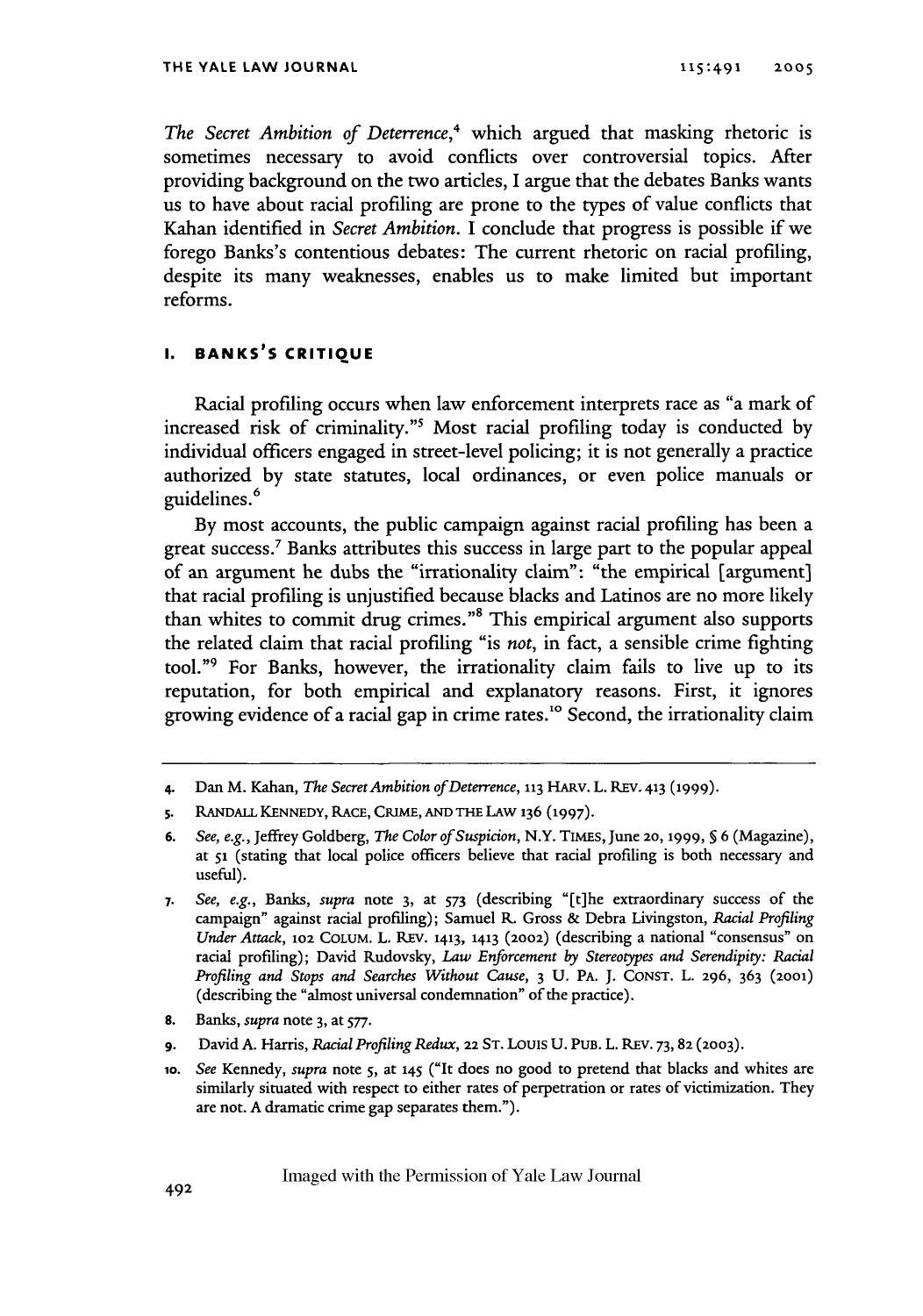does not accurately explain why people oppose racial profiling. According to Banks, the actual grievances that "animate the campaign against racial profiling" center on the consequences of street-level profiling, not its rationality." Specifically, he highlights two issues that have been obscured by the current focus on the irrationality claim: the poor relationship between police and minority communities and the high levels of incarceration among minorities. Banks advocates moving the debate on racial profiling away from a focus on irrationality and toward "a focus on the consequences of drug policy and policing practices."<sup>12</sup>

## **II. KAHAN'S THEORY OF MASKING RHETORIC**

In *The Secret Ambition of Deterrence,* an article on the public debate over criminal punishment, Dan Kahan offered an argument with striking parallels to Banks's. Just as Banks argues that the irrationality claim dominates public debate on how to evaluate racial profiling, Kahan noted that deterrence theory dominates public debate on how to evaluate criminal punishment. Mirroring Banks's argument about the irrationality claim, Kahan maintained that deterrence theory fails to explain punishment on both theoretical and descriptive levels. It fails as a theory because it is incomplete: "Deterrence... presupposes a consequentialist theory of value. Yet nothing intrinsic to the deterrence theory supplies one."<sup>13</sup> It fails as a description because it does not clarify how people feel about various punishments, such as the death penalty: "Even if they honestly believe the deterrence arguments they are making, the vast majority of citizens and officials don't believe such arguments are essential to their positions on highly charged issues."<sup>14</sup>

But whereas Banks criticizes the masking rhetoric surrounding racial profiling, Kahan argued that the masking rhetoric of deterrence theory is valuable precisely because it prevents discussion of the actual grievances driving people's public arguments: "[T]he real significance of deterrence theory lies not in what it says but in what it stops us from saying.""5 For Kahan, public debate on deterrence prevents a clash of fundamental values. Kahan

**ii.** Banks, *supra* note 3, at 594; *see also id.* at 599 ("While some people oppose racial profiling simply because it is discrimination, much of the opposition to the practice reflects an underlying opposition to some aspect of the drug war.").

**<sup>12.</sup>** *Id.* at 587.

**<sup>13.</sup>** Kahan, *supra* note 4, at 427.

*<sup>14.</sup> Id.* at 435.

**is.** *Id.* **at 416.**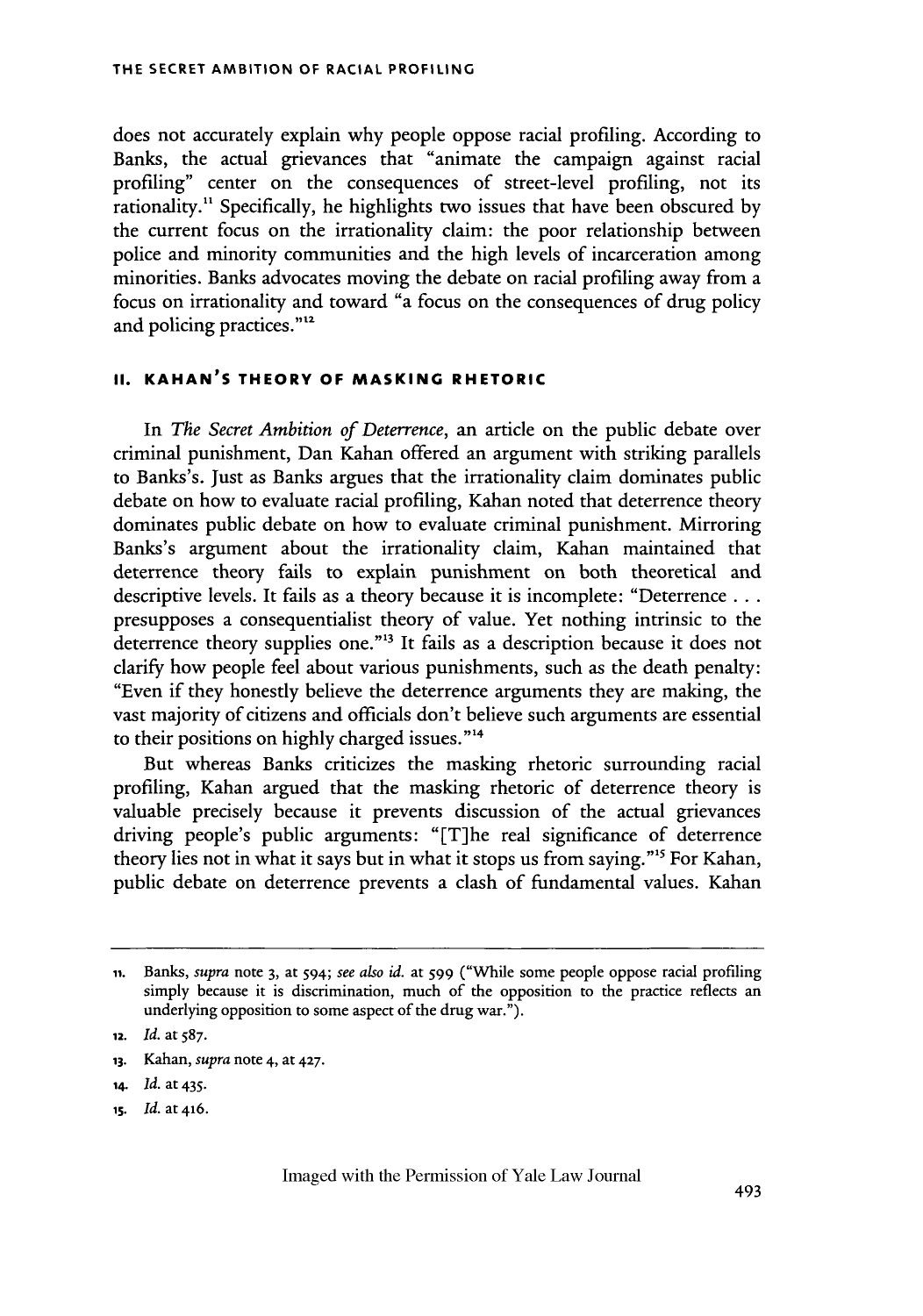maintained that individuals evaluate criminal punishment based not on its deterrent effect, but instead on deeply held moral judgments about their rights as citizens, the moral worthiness of criminals, and the responsibilities of the state.<sup>16</sup> In a diverse society such as ours, people hold different, often incommensurable beliefs on these matters.<sup>17</sup> If brought out in the open, these conflicting beliefs could lead people to distrust, condemn, and even despise each other, resulting in conflicts that frustrate collective action and complicate peaceful coexistence.

A masking rhetoric, such as deterrence theory, avoids such poisonous conflicts by replacing public value judgments with seemingly objective tests upon which reasonable people can civilly disagree.<sup>18</sup> The value of masking rhetoric is that it elides the differences between people with incommensurable values and provides at least a tenuous form of common ground from which cooperation can emerge. Although, on closer inspection, the common ground provided by a masking rhetoric may only be a fiction, we should not be so quick to condemn this academic weakness so long as the cooperation it engenders results in genuine progress.

#### **III. THE DANGERS OF OPEN DIALOGUE ON RACIAL PROFILING**

Not all public issues threaten social cohesion by implicating irreconcilable values. But racial profiling may. The very existence of masking rhetoric suggests that there are divisive grievances being masked. In *Secret Ambition,* Kahan took an almost purposive view of masking rhetoric: Where there is contentious moral value conflict, masking rhetoric will arise.<sup>19</sup> I suggest that we can also take this argument in reverse: From the existence of masking rhetoric we can infer that irreconcilable moral or political judgments lurk in the background. Thus, by identifying a form of masking rhetoric—the irrationality claim-Banks has provided prima facie evidence that the grievances he uncovers would be subject to contentious public debate.

**<sup>16.</sup>** *Id.* at 444-45.

*<sup>17.</sup> Id.* at 439-40; see also *id.* at 441-42 (providing "rough expressive profiles of the proponents and opponents of the death penalty").

**<sup>18.</sup>** *See id.* at 446 ("[I]f I claim to be for/against the death penalty because it is/is not the penalty most likely to protect lives . . . then I can be seen as saying only that you are factually misinformed, rather than morally obtuse, for feeling otherwise.").

**ig.** For example, Kahan recounted how in the case of *Brown v. United States,* **265** U.S. 335 (1921), Justice Oliver Wendell Holmes "aspir[ed] to channel conflict away from the judicial process" by deliberately writing his opinion in the language of deterrence, thus masking the deeper moral values at stake. Kahan, *supra* note 4, at 434.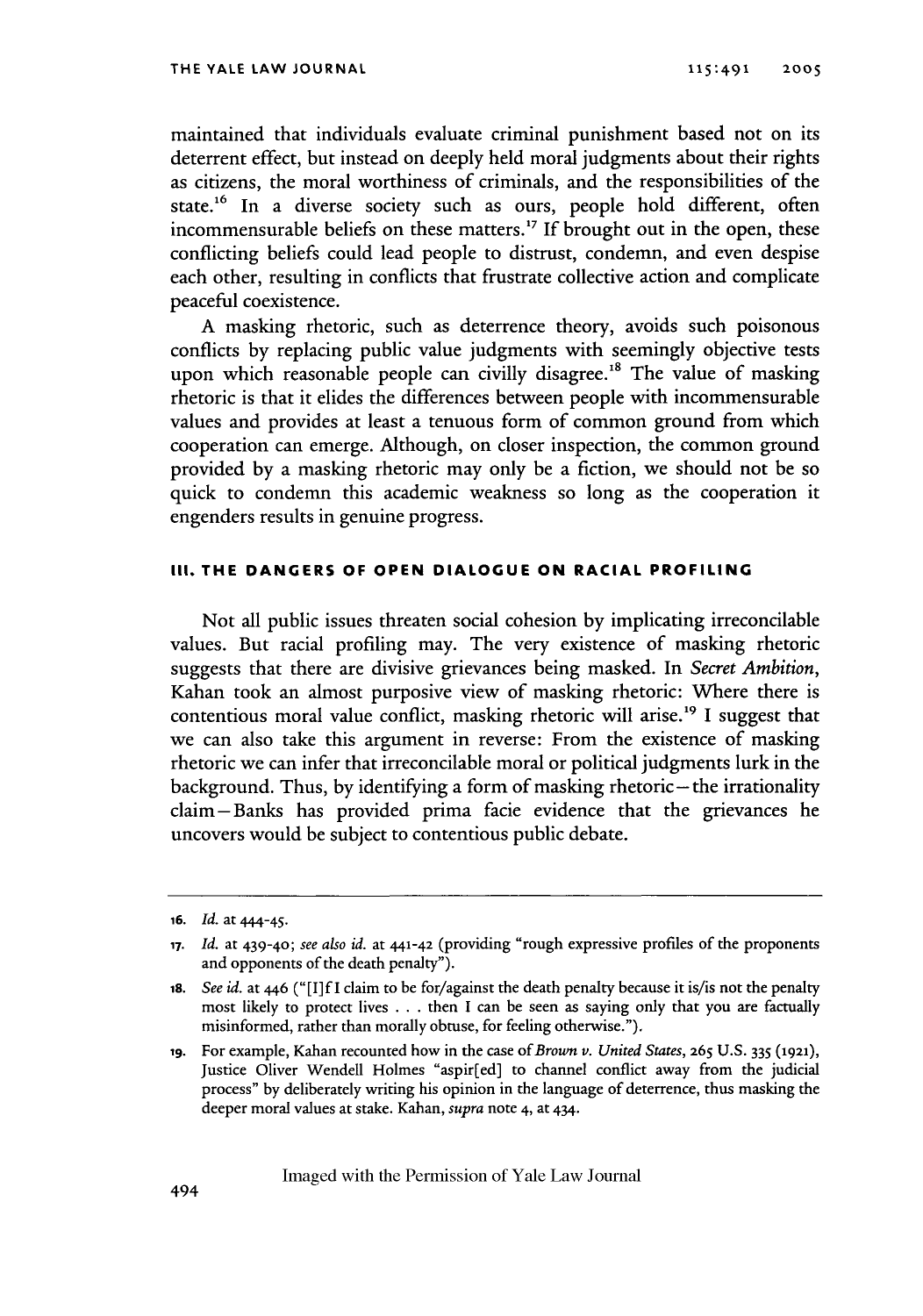In addition to this general argument, there are more specific reasons to believe that the particular grievances outlined by Banks risk causing social tension if openly discussed. First, Banks advocates direct discussion of the troubled relationship between police and racial minorities. But, as the meeting in the Bronx demonstrated, the sorry history of this relationship has left each side with strong views about the other that may poison any direct discussions. Minority (particularly African-American) communities carry long memories of violent treatment at the hands of law enforcement, from slavery and Jim Crow to modern scandals like the shooting of Amadou Diallo and the sexual abuse of Abner Louima.<sup>20</sup> On the other side of the line, many police officers continue to subscribe to "the 'warrior model' of the detached, aloof crime-fighter who daily battles the hostile enemy-the public,"<sup>21</sup> despite attempts by reformers to align the interests of the police and their constituents.<sup>22</sup> These feelings of mutual mistrust have already impeded recent efforts to build partnerships between police and minority communities.<sup>23</sup>

Even if both sides do learn to trust each other, they may discover that they have drastically different values and goals.<sup>24</sup> For example, although both sides may want more policing, police may want to focus on more serious crimes,<sup>25</sup> while minority communities may prefer more aggressive "quality of life" policing to prevent low-level "soft crime" such as loitering and small-time drug-dealing.<sup>26</sup> And even if both sides agree to crack down on soft crime, police may favor an aggressive approach, while minority communities may

**24.** *See* Thacher, *supra* note **23,** at 766 ("Police and their would-be partners do not always value the same, or even compatible, things  $\dots$ .").

**<sup>20.</sup>** *See* Lindsay N. Kendrick, Comment, *Alienable Rights and Unalienable Wrongs: Fighting the "War on Terror" Through the Fourth Amendment,* 47 How. L.J. 989, **1031** (2004) (citing statistical studies showing deep distrust of police and law enforcement among African-Americans).

**<sup>21.</sup>** James Forman, Jr., *Community Policing and Youth as Assets, 95* J. CRIM. L. & CRIMINOLOGY **1,** *4-5* (2004).

**<sup>22.</sup>** *See* Sarah **E.** Waldeck, *Cops, Community Policing, and the Social Norms Approach to Crime Control: Should One Make Us More Comfortable with the Others?,* 34 GA. L. REV. **1253,** 1268 (2000) ("Paradoxically, however, the same dynamics that community policing seeks to change are a significant obstacle to community policing really taking hold.").

**<sup>23.</sup>** *See, e.g.,* David Thacher, *Conflicting Values in Community Policing,* 35 **LAW** & Soc'y REv. 765, 783-84 (2oo1); Forero, *supra* note **i.**

**<sup>2</sup>S.** *Id.*

**<sup>26.</sup>** *See* James **Q.** Wilson & George L. Kelling, *Broken Windows,* ATLANTIC MONTHLY, Mar. 1982, at 29.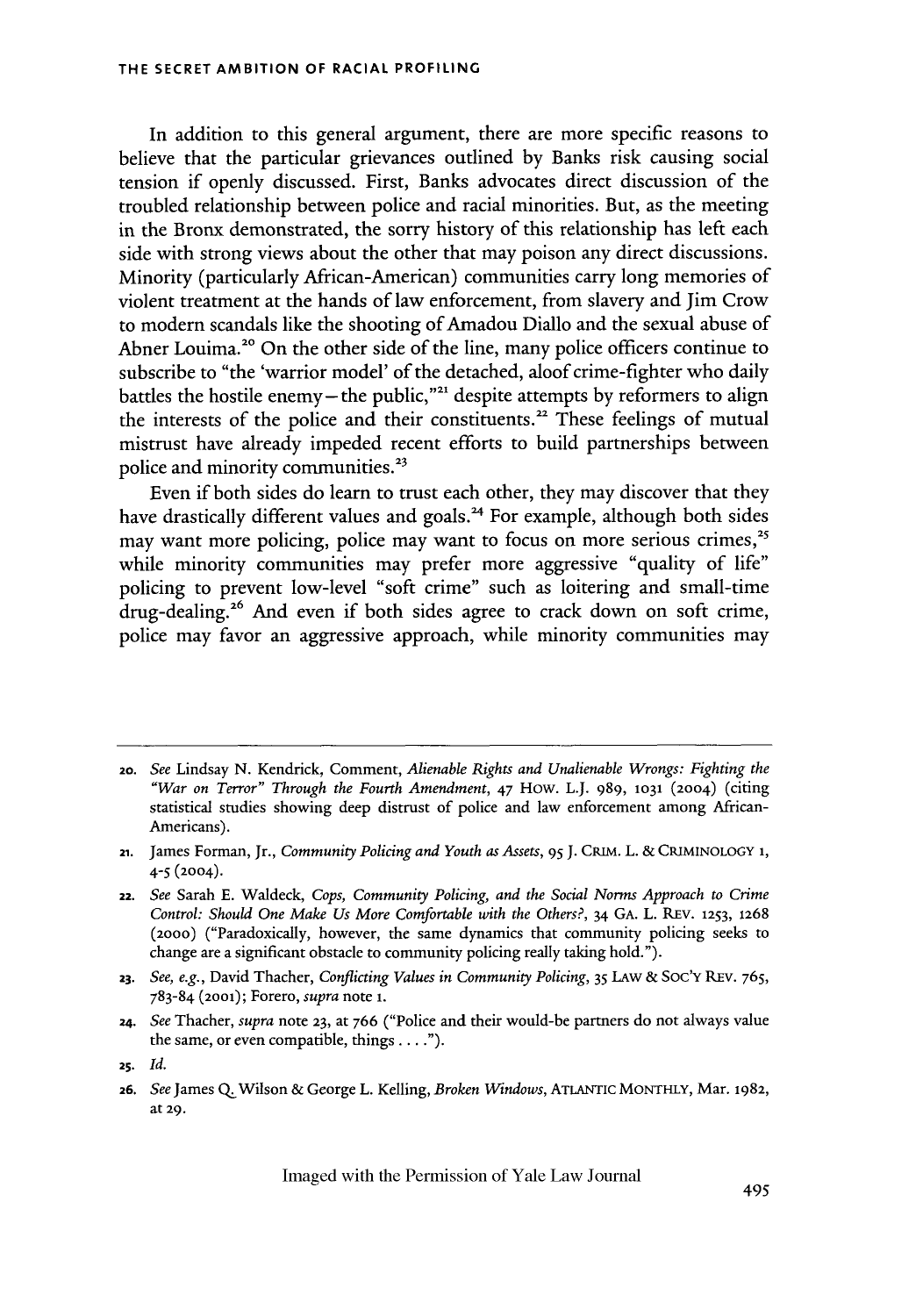consider such an approach unnecessarily invasive.<sup>27</sup> These conflicting institutional values, when combined with the history of mutual mistrust, pose serious obstacles to the fruitfulness of any direct discussion between police and minority communities on their troubled relationship.

Second, Banks urges open debate on the effects that mass incarceration of minorities has had on minority communities. But direct discussion of the effects of legitimately imposed punishment<sup>28</sup> could be as contentious as the death penalty debates that Kahan described in *Secret Ambition*.<sup>29</sup> Two competing values are at stake: one is the justice of locking away guilty criminals and vindicating the rights of victims; the other is the injustice of depriving communities of family members and productive citizens. These two values coexist and conflict, even within the minority communities most afflicted by mass incarceration.<sup>30</sup> As a result, to borrow Kahan's words, a debate that directly pits these competing values against each other has the potential to become "pregnant with accusation"<sup>31</sup>:

**[I]f** I favor [incarceration] because it's essential to vindicating the worth of the victim, then you must be against it because you don't sufficiently appreciate her worth and overvalue the worth of the wrongdoer; if I oppose [incarceration] because it is administered in a way that [harms minority communities], then you must be for it because you are a racist.<sup>32</sup>

The academic debate on this subject sometimes adopts such an accusatory tone. David Cole, for instance, has argued that "the white majority can 'afford' the costs associated with mass incarceration because the incarcerated mass is disproportionately nonwhite," and that "in practice the rules assure that law enforcement prerogatives will generally prevail over the rights of minorities

29. *See* Kahan, *supra* note 4, at 446.

- **31.** Kahan, *supra* note 4, at 446.
- **32.** *Id.* (emphasis omitted).

*<sup>27.</sup> See* Jerome H. Skolnick, Terry *and Community Policing,* **72 ST.** JOHN'S L. REV. 1265, 1268 **(1998)** (noting "increasing dissatisfaction with the police in minority communities, because of the large number of people who are being stopped").

**<sup>28.</sup>** Banks focuses on the wrongful effects of mass incarceration, rather than the wrongful imposition of punishment. I assume that he takes as given that the disproportionate imprisonment of minorities (particularly African-Americans) stems from some increased proportion of criminality in minority communities. *See* Banks, *supra* note 3, at S81-82.

**<sup>30.</sup>** *See, e.g.,* Regina Austin, *"The Black Community," Its Lawbreakers, and a Politics of Identification,* 65 S. CAL. L. REv. 1769, **1772** (1992); William Spade, Jr., *Beyond the* 1oo:1 *Ratio: Towards a Rational Cocaine Sentencing Policy,* 38 ARiz. L. REV. **1233, 1277** (1996).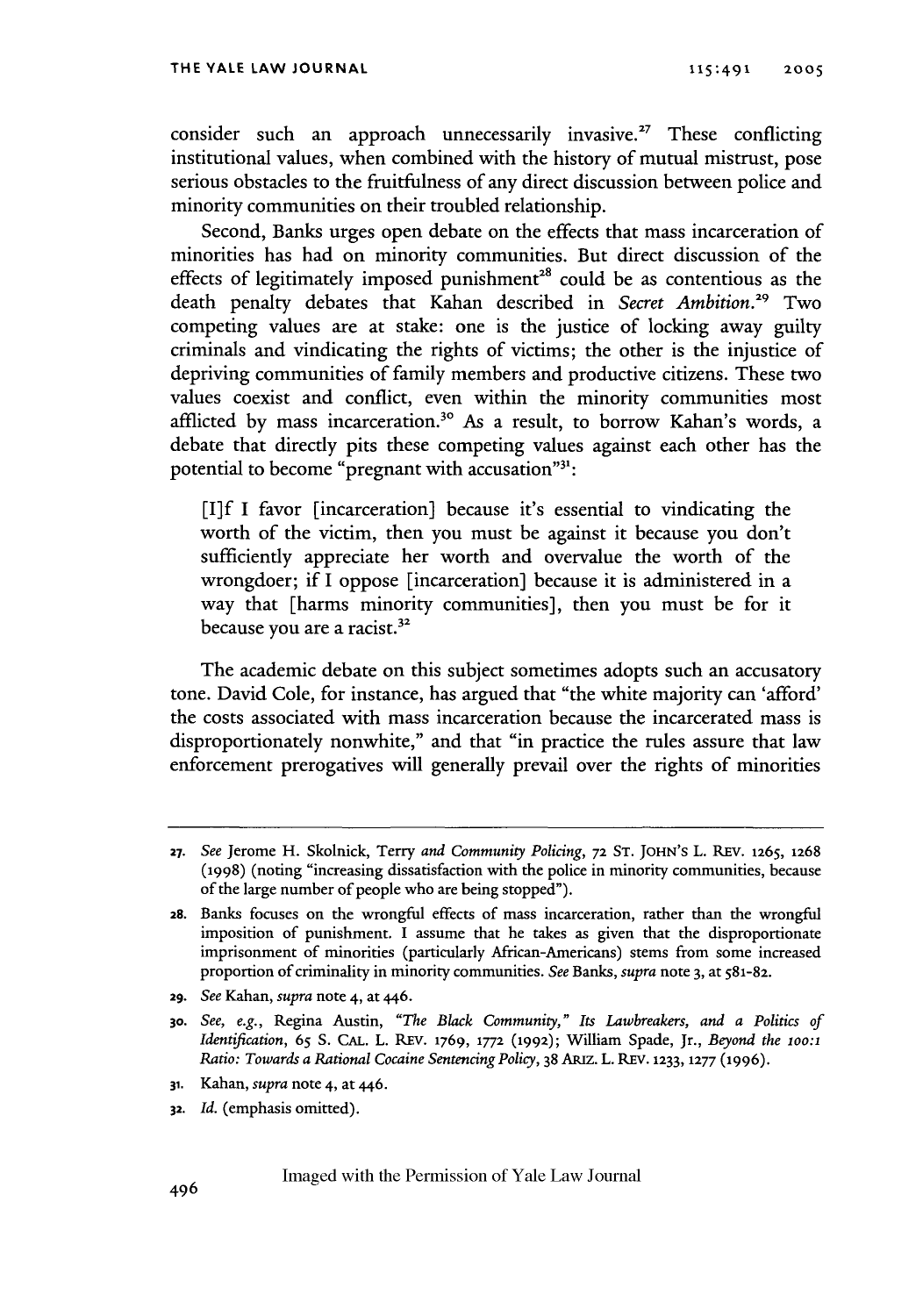and the poor."<sup>33</sup> On the other side of the debate, Randall Kennedy has argued that "efforts to address the danger crime poses to minority communities are confused and hobbled by a reflexive, self-defeating resort to charges of racism when a policy, racially neutral on its face, gives rise to racial disparities when applied."<sup>34</sup> If these value-laden accusations become a part of the public discourse, they may frustrate any attempt to achieve resolution through the open debates on racial profiling that Banks envisions.

### **IV. THE VALUE OF THE IRRATIONALITY CLAIM**

Of course, conflict over values is sometimes necessary. But the choice here is not between conflict leading to a political standstill and toleration of an unjust practice. Rather, the choice is between an emotionally charged debate on the grievances underlying criticisms of racial profiling, and a less emotionally charged debate on the irrationality claim. Debating the irrationality claim may allow us to avoid divisive value conflicts while still permitting genuine progress toward mending the difficult relationship between minorities and law enforcement.

The major benefit of the irrationality claim is that it appeals to values that command wider acceptance than the more contentious values at stake in direct debates regarding police-minority relations and disproportionate mass incarceration. First, the empirical nature of the irrationality claim seems more "objective" or "scientific" than arguments about, say, whether to value victims or communities more.<sup>35</sup> Debates over the irrationality claim thus satisfy what Kahan referred to as "a social norm against public moralizing" that "stigmatizes public appeals to contested moral values." <sup>36</sup>

Second, as Banks notes, $3^7$  the irrationality claim subjects racial profiling to the condemnation of the widely accepted antidiscrimination norm, which holds that "discrimination is arbitrary [and therefore illegal] if the criterion upon which it is based is unrelated to the state purpose."<sup>38</sup> The most contentious modem battles on the use of race in public policy have centered on

**35.** *See* Kahan, *supra* note 4, at 446.

- **37.** Banks, *supra* note 3, at 6oo.
- **38.** Owen M. Fiss, *Groups and the Equal Protection Clause, 5* PHIL. & PUB. **AFF. 107, 109 (1976).**

**<sup>33.</sup>** David Cole, *No Equal Justice: How the Criminal Justice System Uses Inequality,* CHAMPION, Sept.-Oct. **1999,** at **20,** 24.

**<sup>34.</sup>** Randall Kennedy, *The State, Criminal Law, and Racial Discrimination: A Comment,* **<sup>107</sup> HARV. L.** REV. 1255, 126o (1994).

**<sup>36.</sup>** *Id.* at 445.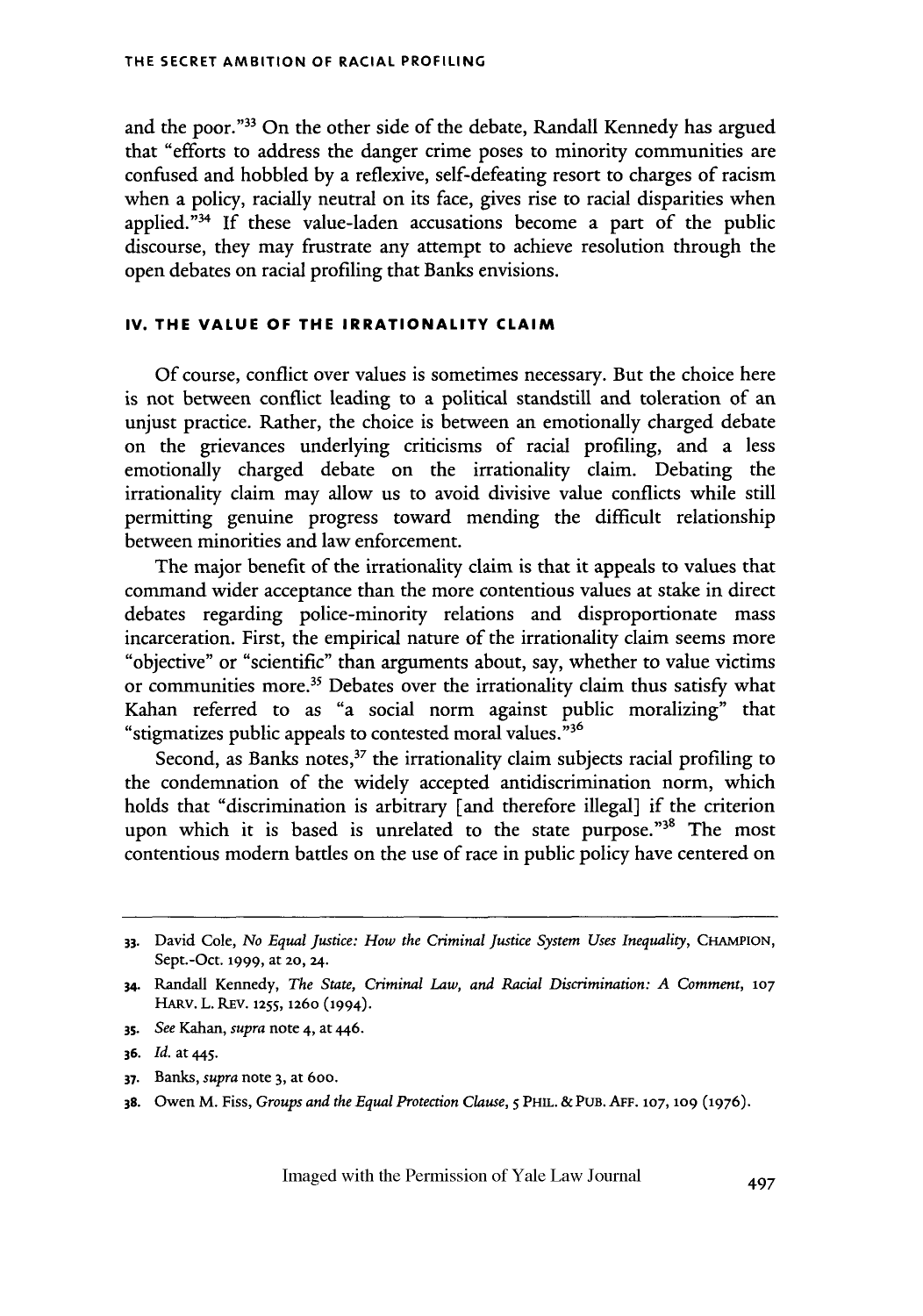policies-such as affirmative action or segregation of prisoners<sup>39</sup>-in which taking race into account arguably achieves worthwhile goals. By contrast, there is widespread agreement that race should not be used if it does not advance public welfare. Profiling based on inaccurate stereotypes of minorities certainly fails that test.

Third, the irrationality claim addresses the effectiveness of law enforcement, a goal that could be shared by all the relevant communities involved in racial profiling: minority communities subject to profiling (because they bear the brunt of both criminal activity and law enforcement),<sup>40</sup> police (because they wish to use resources efficiently), and nonminority communities not subject to profiling (because ineffective policing wastes their resources too). This last group is particularly important. Due to social and residential segregation, nonminority communities do not bear many of the costs of social policies that weigh disproportionately on minorities, such as racial profiling.<sup>41</sup> An argument that ties racial profiling to their fiscal interests, however weakly, may involve them in the problems of minority communities more than an argument based on consequences that they will never personally witness, such as the collateral effects of mass incarceration.

But will the irrationality claim in fact lead to progress on racial profiling, police-minority relations, and the mass incarceration of minorities? The evidence suggests that the answer is a qualified yes. Although the irrationality claim has yet to prevail in federal courts, $42$  state courts have used the statistics underlying the irrationality claim to invalidate individual instances of racial profiling. <sup>43</sup>

In addition, investigations into the validity of the irrationality claim may serve as common ground for law enforcement and minority communities to develop meaningful relationships. Police-community partnerships have already been established for the purpose of information-gathering and analysis-the

**<sup>39.</sup>** *See, e.g.,* Johnson v. California, **125 S.** Ct. 1141 **(2005).**

**<sup>40.</sup>** *See* David Cole, *The Paradox of Race and Crime: A Comment on Randall Kennedy's "Politics of Distinction,"* 83 GEO. L.J. 2547, 2560 **(1995)** ("Black citizens living in the inner city are disproportionately victimized by crime, but they are also disproportionately victimized by law enforcement.").

**<sup>41.</sup>** *See* **DAVID COLE,** No EQUAL **JUSTICE:** RACE **AND CLASS IN THE** AMERICAN CRIMINAL **JUSTICE SYSTEM** 46 **(1999).**

<sup>42.</sup> *See, e.g.,* Chavez v. **1Il.** State Police, **251** F.3d **612** (7th Cir. **2001).**

*<sup>43.</sup> See, e.g.,* Commonwealth v. Lora, No. 20020413, **2003** WL **22350945** (Mass. Super. Ct. Sept. **12, 2003);** State v. Soto, 734 A.2d **350** (N.J. Super. Ct. **1996).**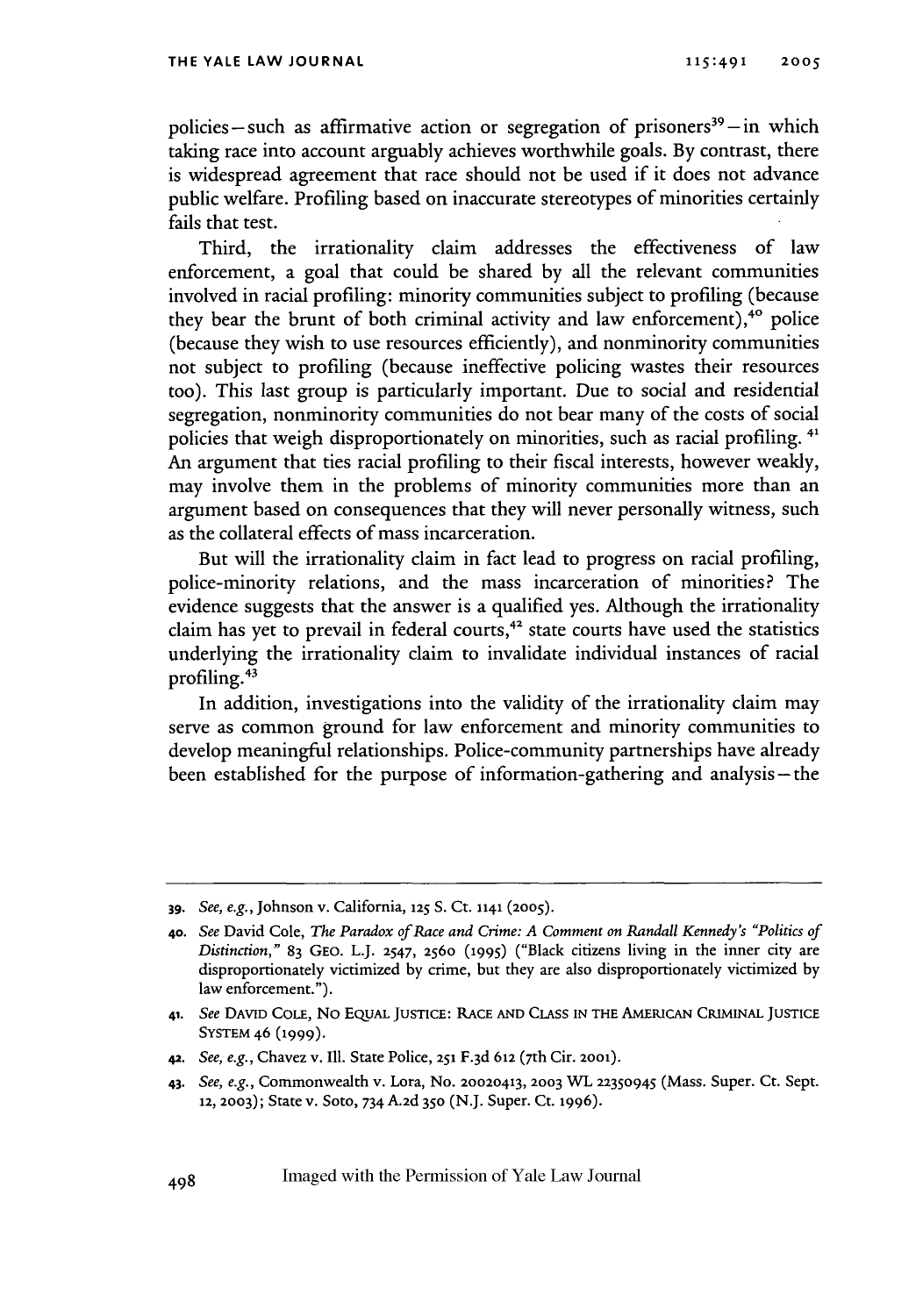precise activities that lie at the heart of the irrationality claim.<sup>44</sup> Focusing on data collection is advantageous because "[s]imply convening a group with a vague mission to discuss race, or the problem of racial profiling, might degenerate into a shouting match.... Data collection, if nothing else, gives everyone something discrete to work with and evaluate."<sup>45</sup> A cooperative examination of the irrationality claim also provides the kinds of "formal, deliberative meetings between police and community residents [that] are the heart" of the modern trend toward community policing,<sup>46</sup> a strategy of policing that itself emphasizes strengthening ties between police and the communities they serve. Partnerships built on the common ground of the irrationality claim can serve as gateways to further cooperation, including, perhaps, the examination of more sensitive issues in the future.

#### **CONCLUSION**

Banks may be right that the current debate over racial profiling ignores and even masks people's actual grievances. But the logic of Kahan's article suggests that this rhetoric is valuable despite being misleading, shallow, and inaccurate. In a fractious society still divided by race and crime, the irrationality claim provides some common ground upon which public debate can proceed. This common ground, in turn, allows us to make fitful moves toward resolving our underlying grievances. More importantly, it forestalls potentially divisive cultural warfare-such as that sparked by the current debates over abortion, gay marriage, and the role of religion in government-in which each side accuses its opponent of failing to grasp fundamental moral values. The key to properly evaluating the current rhetoric of racial profiling is understanding that it is not an end in itself. Rather, the masking rhetoric we use lays the necessary groundwork for even more meaningful progress in the future.

**STEVEN WU**

<sup>44.</sup> *See* Brandon Garrett, *Remedying Racial Profiling,* 33 COLUM. HUM. RTs. L. REV. **41, <sup>115</sup>** (2ool).

**<sup>45.</sup>** *Id.* at **132.**

<sup>46.</sup> Forman, *supra* note 21, at 8.